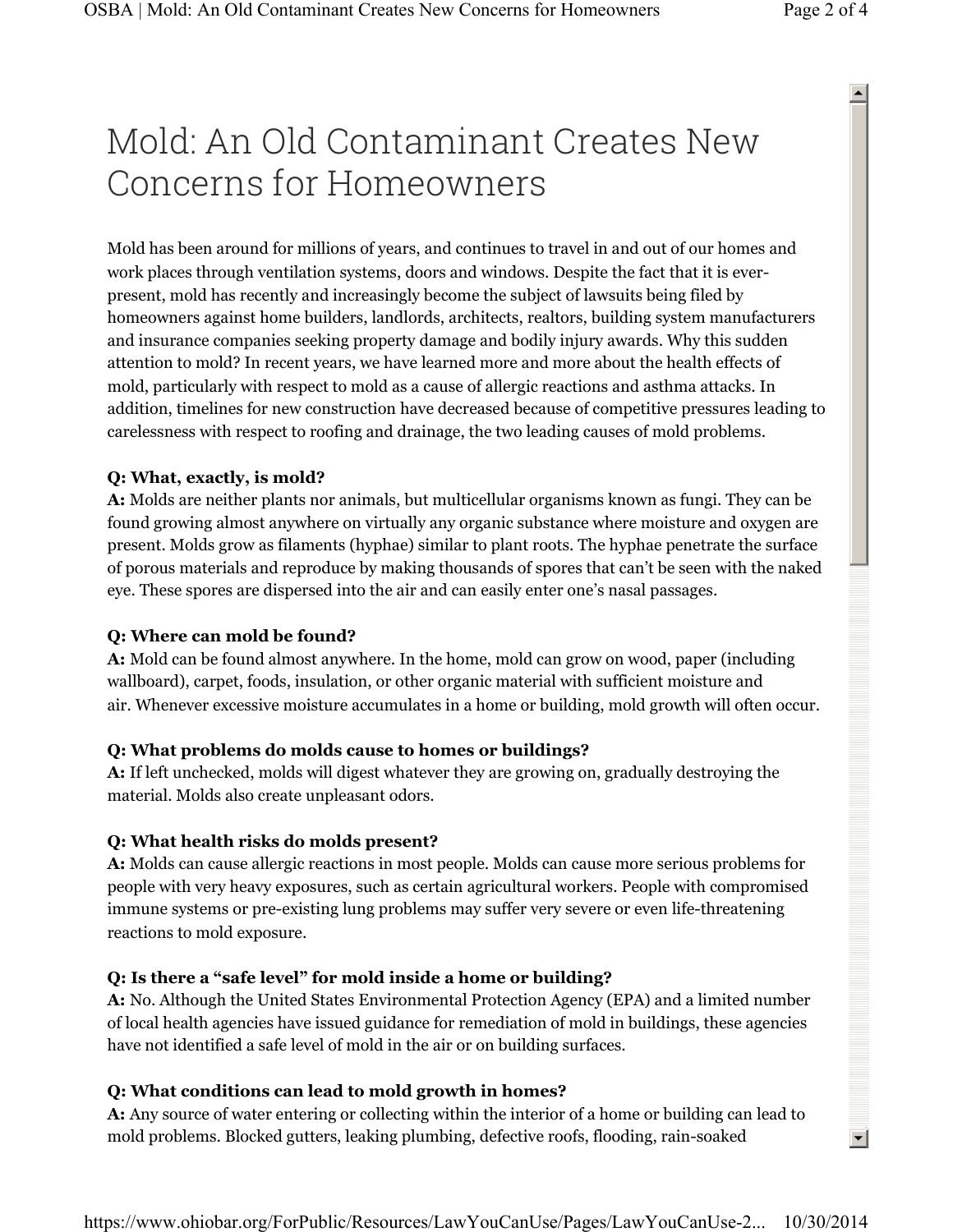construction sites, absence of drains or proper landscaping to carry rainwater away from foundations, infiltration of water along the tops of walls or ceiling caused by ice dams, plugged or poorly installed weepholes, and installation of wet or water-logged construction materials are among the most common causes of mold damage.

## **Q: How can I prevent mold growth?**

**A:** The key is moisture control. Repair moist areas and plumbing leaks quickly. Keep heating, ventilation, and dehumidifier drip pans and collection troughs clean. Vent dryers to the outside. Maintain drainage away from foundations through proper sloping, clean gutters, open drainpipes, and inspect roofing and attics periodically for leakage.

## **Q: What steps should I take if I find a mold problem?**

**A:** First, identify and fix the source of the moisture that is supporting the mold growth. Further actions will vary with the nature of the damage, from damp cleansing of non-porous surfaces to complete removal and replacement of organic materials with mold growth. The EPA website provides good, detailed guidance on how to address a mold problem at http://www.epa.gov/mold/moldresources.html .

**Q: Are there companies that specialize in identification and repair of mold damage? A:** Yes. However, most states have yet to adopt licensing requirements for these businesses. Firms experienced in industrial hygiene and surface and air sampling techniques are a good starting point to determine if anything more than visual inspection is necessary to identify the nature and location of any mold problem. Although not required by law, it is wise to have any significant mold inspection and testing project supervised by someone who holds the title of Certified Industrial Hygienist from the American Industrial Hygiene Association. If a mold problem is extensive the industrial hygienist may recommend hiring a qualified remediation firm to address the problem. Look for remediation firms that are certified by one of more responsible industry trade groups, such as the Institute of Inspection, Cleaning & Restoration or the American Indoor Air Qualify Council. To avoid conflicts of interest, the testing company and the remediation company should be separate.

# **Q: Should I have the air tested for mold in a home I am considering for purchase?**

**A:** Mold is everywhere, so it is likely that any sampling will detect some mold. Also, there is no standard for comparison. A thorough inspection of the home for leaks or water damage, walls darkened by mold growth, and musty odors is the better course of action.

# **Q: Does my homeowner's insurance policy cover mold damage?**

**A:** Maybe. Many insurance companies have begun to revise homeowners' policies to exclude coverage for property damage or personal injury claims attributed to mold. Some companies have chosen to contest coverage in court, while others have granted coverage. Review your policy and determine whether mold damage is excluded. If so, consult with your insurance agent and your lawyer about coverage for mold damage, especially when purchasing a home. Some insurers offer, for an additional premium, a special rider to cover moisture and mold damage.

# **Q: What laws govern mold damage or injuries?**

**A:** Federal law, Ohio law and the laws of various municipalities in Ohio do not specifically regulate the prevention, recognition, evaluation or control of mold. However, there are laws that may apply